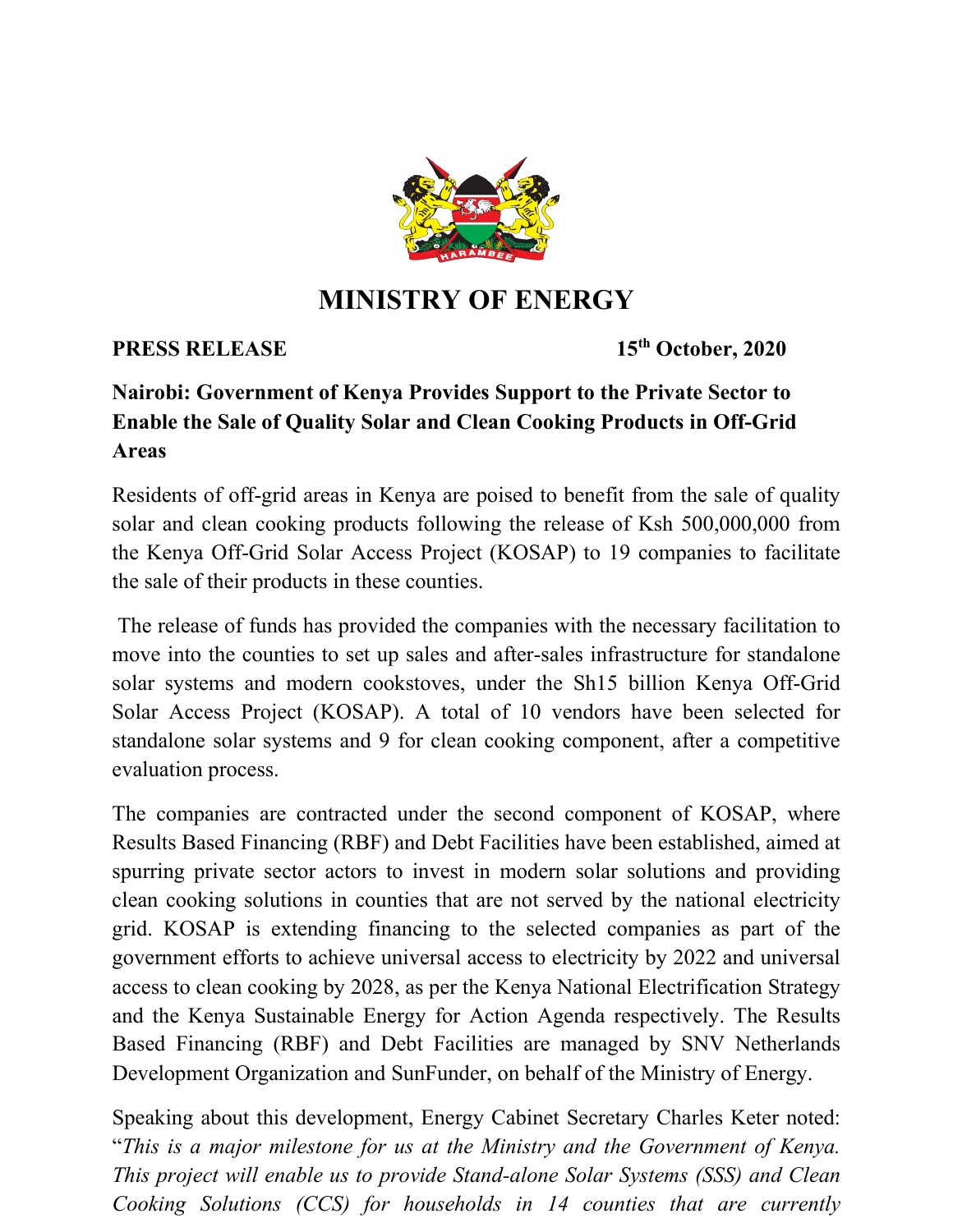*underserved by the national electricity grid, as a critical lever for achieving inclusion, a higher standard of living for our citizens and overall socio-economic development*."

The recipient firms are expected to use the funds for product acquisition (stock), market distribution (network building at local level e.g. set-up of agents) and sales conversions through marketing and direct engagement with potential customers

The 10 Solar Service Providers (SSPs) will be active in Turkana, West Pokot, Isiolo, Wajir, Garissa, Samburu, Marsabit, Isiolo, Tana River, Lamu, Kwale, Kilifi, Taita Taveta and Narok Counties. Under this first round of funding, the solar companies have received Ksh 300 million cumulatively and will be expected to sell about 165,000 solar products in the 14 Counties.

The 9 Clean Cooking Solutions (CCS) have received a total of Ksh 200 million cumulatively and they are expected to sell about 85,000 stoves in the five Counties of West Pokot, Turkana, Marsabit, Samburu and Isiolo.

The Solar Service Providers (SSPs) that have been selected to participate in this component of the project are: Ms Greenlight Planet Kenya, Ms Solibrium Ltd, Ms Solar Integrated Appliances Ltd, Ms Raju Shanga House Ltd, Ms Azuri Technologies Ltd, Ms D. Light Ltd, Ms Livelyhoods Kenya Ltd, Ms Biolite Holdings Ltd, Ms Mobisol Holdings Ltd, and Ms Pawame Ltd.

On the Clean Cooking Solutions (CCS) front, the following firms were successful: Ms Rafode Renewable Energy Ltd, Ms Solar Integrated Appliances Ltd, Ms Raju Shanga House Ltd, Ms MK Light Africa Ltd, Ms Livelyhoods Kenya Ltd, Ms Biolite Holdings Ltd, Ms Africa Clean Energy Ltd and Ms Kenya Women Finance Trust.

An ambitious five-year project, supported by the World Bank and implemented by the Ministry of Energy, Kenya Power and Lighting Company (KPLC) and Rural Electrification & Renewable Energy Corporation (REREC), KOSAP seeks to have 250,000 households served by stand-alone solar systems and 150,000 households served by Clean Cooking Solutions (CCS).

It further seeks to construct 157 mini-grids in the targeted Counties that will be used to connect about 61,500 households with solar power. Similarly, about 473 public facilities including secondary schools, health clinics as well as administrative offices will be supplied with solar power under the Project. A total of 380 boreholes that currently use diesel and other fuels will also benefit with installation of renewable solar power.